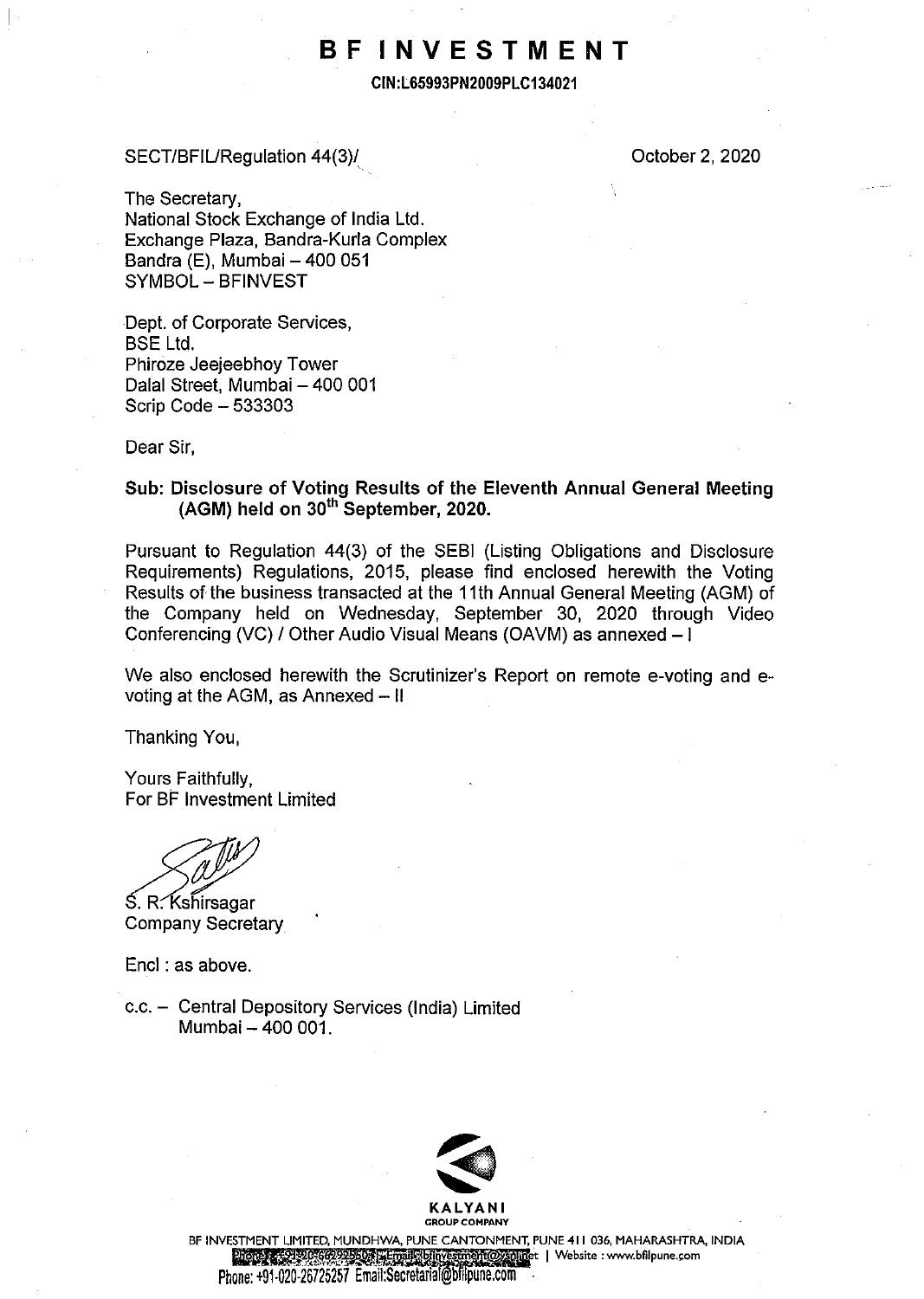# **BF INVESTMENT**

Annexure-1

## Format of Voting Results

|        |                                                                   | 30 September, 2020 |
|--------|-------------------------------------------------------------------|--------------------|
|        |                                                                   | 21,602             |
|        |                                                                   |                    |
|        |                                                                   | NA                 |
| Public |                                                                   | <b>NA</b>          |
|        |                                                                   |                    |
|        |                                                                   |                    |
| Public |                                                                   | 40                 |
|        | Promoter and Promoter Group<br><b>Promoter and Promoter Group</b> |                    |

#### Resolution No.1

#### To consider and adopt:

a) the audited standalone financial statements of the Company for the Financial Year ended March 31, 2020, the reports of the Board of Directors and Auditors thereon.

b) the audited consolidated financial statements of the Company for the Financial Year ended March 31, 2020 and the report of the Auditors thereon.

|                                                                             | IResolution Required          |                       |                               |                                                 | <b>Ordinary Resolution</b>     |                              |                                             |                                           |
|-----------------------------------------------------------------------------|-------------------------------|-----------------------|-------------------------------|-------------------------------------------------|--------------------------------|------------------------------|---------------------------------------------|-------------------------------------------|
| Whether promoter/promoter group are interested in the<br>agenda/resolution? |                               |                       |                               |                                                 | lNo.                           |                              |                                             |                                           |
| Result                                                                      |                               |                       |                               |                                                 | Passed with requisite majority |                              |                                             |                                           |
| Category                                                                    | Mode of Voting                | No. of shares<br>held | <b>No. of votes</b><br>polled | % of Votes Polled<br>lon outstanding<br>Ishares | No. of Votes -<br>lin favour   | No. of<br>Votes-<br> against | % of Votes<br>lin favour on<br>votes polled | % of Votes<br>lagainst on<br>votes polled |
|                                                                             |                               | (1)                   | (2)                           | (3)=[(2)/(1)]*100                               | (4)                            | (5)                          | (6)≖                                        | $(7)$ =                                   |
|                                                                             |                               |                       |                               |                                                 |                                |                              | [(4)/(2)]*100   (5)/(2)]*100                |                                           |
| Promoter                                                                    | E-Voting                      | 0                     | 26603629                      | 96.2471                                         | 26603629                       | 0                            | 100,0000                                    | 0.000                                     |
| land                                                                        | Poll                          | 0                     | ٥                             | 0.0000                                          | ٥                              | 0                            | 0.0000                                      | 0.000                                     |
| Promoter                                                                    | Postal Ballot (if applicable) | 0                     | $\Omega$                      | 0.0000                                          | o                              | 0                            | 0.0000                                      | 0.000                                     |
| Group                                                                       | Total                         | 27640976              | 26603629                      | 96.2471                                         | 26603629                       | 0                            | 100.0000                                    | 0.000                                     |
|                                                                             | E-Voting                      | 0                     | 395062                        | 70,4536                                         | 395062                         | 0                            | 100.0000                                    | 0.000                                     |
| IPublic –                                                                   | Poli                          | 0                     | 0                             | 0.0000                                          | o                              | 0                            | 0.0000                                      | 0.000                                     |
| Institutions                                                                | Postal Ballot (if applicable) | ٥                     | ٥                             | 0.0000                                          | Ω                              | ٥                            | 0.0000                                      | 0.000                                     |
|                                                                             | Total                         | 560741                | 395062                        | 70,4536                                         | 395062                         | $\mathbf{0}$                 | 100.0000                                    | 0.000                                     |
|                                                                             | E-Voting                      | 0                     | 1973714                       | 20.8508                                         | 1973214                        | 500                          | 99.9747                                     | 0.025                                     |
| Public-<br>Non<br>Institutions                                              | Poll                          | 0                     | $\mathbf{0}$ .                | 0.0000                                          | o                              | 0                            | 0.0000                                      | 0.000                                     |
|                                                                             | Postal Ballot (if applicable) | $\Omega$              | 0                             | 0.0000                                          | $\mathbf o$                    | o                            | 0.0000                                      | 0.000                                     |
|                                                                             | Total                         | 9465911               | 1973714                       | 20.8508                                         | 1973214                        | 500                          | 99.9747                                     | 0,025                                     |
| Total                                                                       |                               | 37667628              | 28972405                      | 76.9159                                         | 28971905                       | 500                          | 99.9983                                     | 0.002                                     |

#### Resolution No.2

Appointment of Mr.A B. Kalyani, (DIN : 00089430) as a Director, who retires by rotation; and being eligible, offers himself for reappointment

|                   | <b>Resolution Required</b><br>Ordinary Resolution                           |                       |                        |                                                |                                |                               |                                            |                                           |
|-------------------|-----------------------------------------------------------------------------|-----------------------|------------------------|------------------------------------------------|--------------------------------|-------------------------------|--------------------------------------------|-------------------------------------------|
|                   | Whether promoter/promoter group are interested in the<br>agenda/resolution? |                       |                        |                                                | Yes                            |                               |                                            |                                           |
| Result            |                                                                             |                       |                        |                                                | Passed with requisite majority |                               |                                            |                                           |
| Category          | Mode of Voting                                                              | No. of shares<br>held | No. of votes<br>polled | % of Votes Polled<br>on outstanding<br>Ishares | No. of Votes -<br>in favour    | INo. of<br>Votes-<br>lagainst | % of Votes<br>in favour on<br>votes polled | % of Votes<br>¦against on<br>votes polled |
|                   |                                                                             | (1)                   | (2)                    | ((3)=[(2)/(1)]*100                             | (4)                            | (5)                           | $(6)$ =<br>((4)/(2)]*100 [[(5)/(2)]*100    | $(7)$ =                                   |
| Promoter          | E-Voting *                                                                  | 0                     | 26575359               | 96.1448                                        | 26575359                       | $\mathbf 0$                   | 100,0000                                   | 0.0000                                    |
| and               | Poll                                                                        | 0                     | 0                      | 0.0000                                         | 0                              | 0                             | 0.0000                                     | 0.0000                                    |
| Promoter          | Postal Ballot (if applicable)                                               | o                     | 0                      | 0.0000                                         | $\mathbf 0$                    | $\mathbf 0$                   | 0.0000                                     | 0.0000                                    |
| Group             | Total                                                                       | 27640976              | 26575359               | 96.1448                                        | 26575359                       | 0                             | 100,0000                                   | 0.0000                                    |
|                   | E-Voting                                                                    | $\Omega$              | 395062                 | 70.4536                                        | 395062                         | 0                             | 100,0000                                   | 0.0000                                    |
| Public-           | Poll                                                                        | 0                     | 0                      | 0.0000                                         | ٥                              | $\Omega$                      | 0.0000                                     | 0,0000                                    |
| Institutions      | Postal Ballot (if applicable)                                               | 0.                    | 0                      | 0.0000                                         | 0                              | 0                             | 0.0000                                     | 0.0000                                    |
|                   | Total                                                                       | 560741                | 395062                 | 70.4536                                        | 395062                         | 0                             | 100,0000                                   | 0.0000                                    |
|                   | E-Voting                                                                    | 0                     | 1973714                | 20.8508                                        | 1973214                        | 500                           | 99.9747                                    | 0.0253                                    |
| $Public -$<br>Non | Poll                                                                        | o                     | 0                      | 0.0000                                         | ٥                              | o                             | 0.0000                                     | 0.0000                                    |
| Institutions      | Postal Ballot (if applicable)                                               | 0                     | 0                      | 0.0000                                         | 0                              | 0                             | 0.0000                                     | 0.0000                                    |
|                   | Total                                                                       | 9465911               | 1973714                | 20.8508                                        | 1973214                        | 500                           | 99.9747                                    | 0.0253                                    |
| Total             |                                                                             | 37667628              | 28944135               | 76.8409                                        | 28943635                       | 500                           | 99.9983                                    | 0.0017                                    |

tm.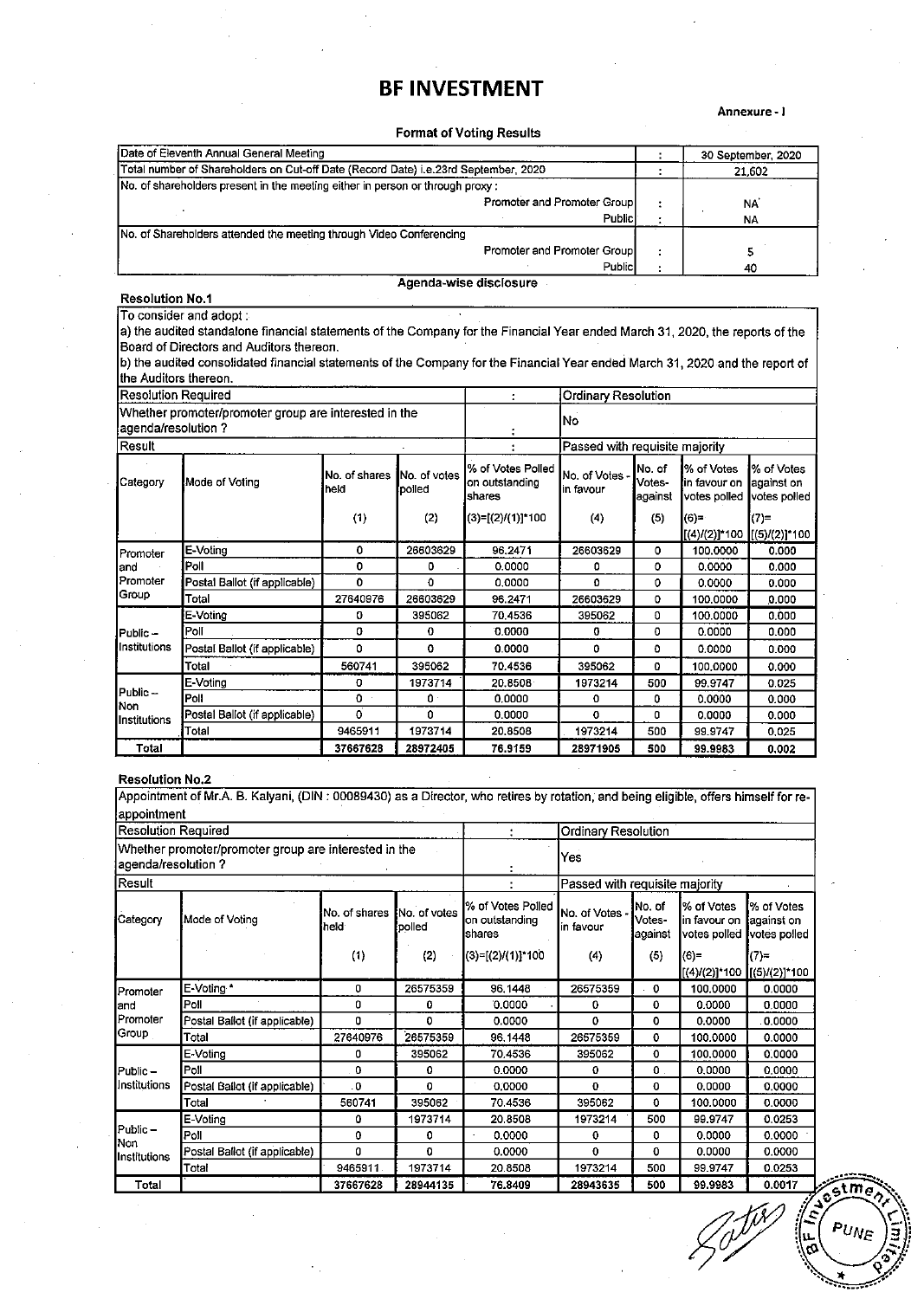# **BF INVESTMENT**

| <b>Resolution No.3</b>              |                                                                                            |                       |                         |                                                |                                |                               |                                             |                                          |
|-------------------------------------|--------------------------------------------------------------------------------------------|-----------------------|-------------------------|------------------------------------------------|--------------------------------|-------------------------------|---------------------------------------------|------------------------------------------|
|                                     | Appointment of Ms. Aarti A. Sathe (DIN: 06925030) as a Non-Executive Independent Director. |                       |                         |                                                |                                |                               |                                             |                                          |
| <b>Resolution Required</b>          |                                                                                            |                       |                         |                                                | Special Resolution             |                               |                                             |                                          |
|                                     | Whether promoter/promoter group are interested in the<br>agenda/resolution`?               |                       |                         |                                                | No                             |                               |                                             |                                          |
| Result                              |                                                                                            |                       |                         |                                                | Passed with requisite majority |                               |                                             |                                          |
| <b>I</b> Mode of Votina<br>Category |                                                                                            | No. of shares<br>held | INo. of votes<br>polled | % of Votes Polled<br>on outstanding<br>Ishares | No. of Votes -<br>in favour    | INo. of<br>Votes-<br>lagainst | % of Votes<br>lin favour on<br>votes polled | % of Votes<br>against on<br>votes polled |
|                                     |                                                                                            | (1)                   | (2)                     | (3)=[(2)/(1)]*100                              | (4)                            | (5)                           | (6)                                         | $(7)$ =<br> [(4)/(2)]*100  [(5)/(2)]*100 |
| Promoter                            | E-Voting                                                                                   | 0                     | 26603629                | 96.2471                                        | 26603629                       | 0                             | 100.0000                                    | 0.0000                                   |
| land                                | Poll                                                                                       | 0                     | ٥                       | 0.0000                                         | o                              | o                             | 0.0000                                      | 0.0000                                   |
| Promoter                            | Postal Ballot (if applicable)                                                              | 0                     | 0                       | 0.0000                                         | $\Omega$                       | 0                             | 0.0000                                      | 0.0000                                   |
| Group                               | Total                                                                                      | 27640976              | 26603629                | 96.2471                                        | 26603629                       | 0                             | 100,0000                                    | 0.0000                                   |
|                                     | E-Voting                                                                                   | ٥                     | 395062                  | 70.4536                                        | 240545                         | 154517                        | 60.8879                                     | 39.1121                                  |
| IPublic –                           | Poll                                                                                       | O                     | 0                       | 0.0000                                         | 0                              | 0.                            | 0.0000                                      | 0.0000                                   |
| Ilnstitutions                       | Postal Ballot (if applicable)                                                              | $\Omega$              | ٥                       | 0.0000                                         | 0                              | 0                             | 0.0000                                      | 0.0000                                   |
|                                     | Total                                                                                      | 560741                | 395062                  | 70.4536                                        | 240545                         | 154517                        | 60.8879                                     | 39.1121                                  |
|                                     | E-Voting                                                                                   | 0                     | 1973714                 | 20.8508                                        | 1973214                        | 500                           | 99.9747                                     | 0.0253                                   |
| Public-                             | Poll                                                                                       | o                     | 0                       | 0.0000                                         | ٥                              | ٥                             | 0.0000                                      | 0.0000                                   |
| lNon<br>Institutions                | Postal Ballot (if applicable)                                                              | o                     | n                       | 0.0000                                         | 0                              | O.                            | 0.0000                                      | 0.0000                                   |
|                                     | Total                                                                                      | 9465911               | 1973714                 | 20.8508                                        | 1973214                        | 500                           | 99.9747                                     | 0.0253                                   |
| Total                               |                                                                                            | 37667628              | 28972405                | 76.9159                                        | 28817388                       | 155017                        | 99.4649                                     | 0.5351                                   |

### **Resolution No.4**

|                            | Payment of commission to Non Executive Director.                            |                       |                        |                                                  |                                |                             |                                             |                                          |
|----------------------------|-----------------------------------------------------------------------------|-----------------------|------------------------|--------------------------------------------------|--------------------------------|-----------------------------|---------------------------------------------|------------------------------------------|
| <b>Resolution Required</b> |                                                                             |                       |                        |                                                  | Special Resolution             |                             |                                             |                                          |
|                            | Whether promoter/promoter group are interested in the<br>agenda/resolution? |                       |                        |                                                  | Yes                            |                             |                                             |                                          |
| Result                     |                                                                             |                       |                        |                                                  | Passed with requisite majority |                             |                                             |                                          |
| Category                   | Mode of Votina                                                              | No. of shares<br>held | No. of votes<br>polled | % of Votes Polled<br>lon outstanding<br>Íshares. | No. of Votes -<br>lin favour   | No. of<br>Votes-<br>against | % of Votes<br>lin favour on<br>votes polled | % of Votes<br>against on<br>votes polled |
|                            |                                                                             | (1)                   | (2)                    | $(3)=[(2) / (1)]^*100$                           | (4)                            | (5)                         | $(6)=$<br>[(4)/(2)]*100 [[(5)/(2)]*100      | $(7)=$                                   |
|                            | E-Voting                                                                    | 0                     | 26575359               | 96.1448                                          | 26575359                       | ٥                           | 100.0000                                    | 0.0000                                   |
| Promoter<br>land           | Poli                                                                        | O                     | 0                      | 0.0000                                           | ٥                              | O.                          | 0.0000                                      | 0.0000                                   |
| Promoter                   | Postal Ballot (if applicable)                                               | 0                     | 0                      | 0.0000                                           | 0                              | 0                           | 0.0000                                      | 0.0000                                   |
| Group                      | Total                                                                       | 27640976              | 26575359               | 96.1448                                          | 26575359                       | $\mathbf 0$                 | 100,0000                                    | 0.0000                                   |
|                            | E-Voting                                                                    | 0                     | 395062                 | 70.4536                                          | 395062                         | 0                           | 100.0000                                    | 0.0000                                   |
| $Public -$                 | Poll                                                                        | 0                     | 0                      | 0.0000                                           | 0                              | o                           | 0.0000                                      | 0.0000                                   |
| Institutions               | Postal Ballot (if applicable)                                               | ٥                     | 0                      | 0.0000                                           | 0                              | 0                           | 0.0000                                      | 0.0000                                   |
|                            | Total                                                                       | 560741                | 395062                 | 70.4536                                          | 395062                         | 0                           | 100.0000                                    | 0.0000                                   |
|                            | E-Voting                                                                    | 0                     | 1973714                | 20.8508                                          | 1973213                        | 501                         | 99.9746                                     | 0.0254                                   |
| Public-                    | Poll                                                                        | $\Omega$              | 0                      | 0.0000                                           | 0                              | 0                           | 0.0000                                      | 0.0000                                   |
| Non<br>Institutions        | Postal Ballot (if applicable)                                               | 0                     | 0                      | 0.0000                                           | 0                              | 0                           | 0.0000                                      | 0.0000                                   |
|                            | Total                                                                       | 9465911               | 1973714                | 20,8508                                          | 1973213                        | 501                         | 99.9746                                     | 0.0254                                   |
| <b>Total</b>               |                                                                             | 37667628              | 28944135               | 76.8409                                          | 28943634                       | 501                         | 99.9983                                     | 0.0017                                   |

Thanking You,

Yours Faithfully, **For BF Investment Limited** 

**COMPANY**<br>S. R. Kshirsagar<br>Company Secretary

**Place: Pune**  Date : October 2, 2020

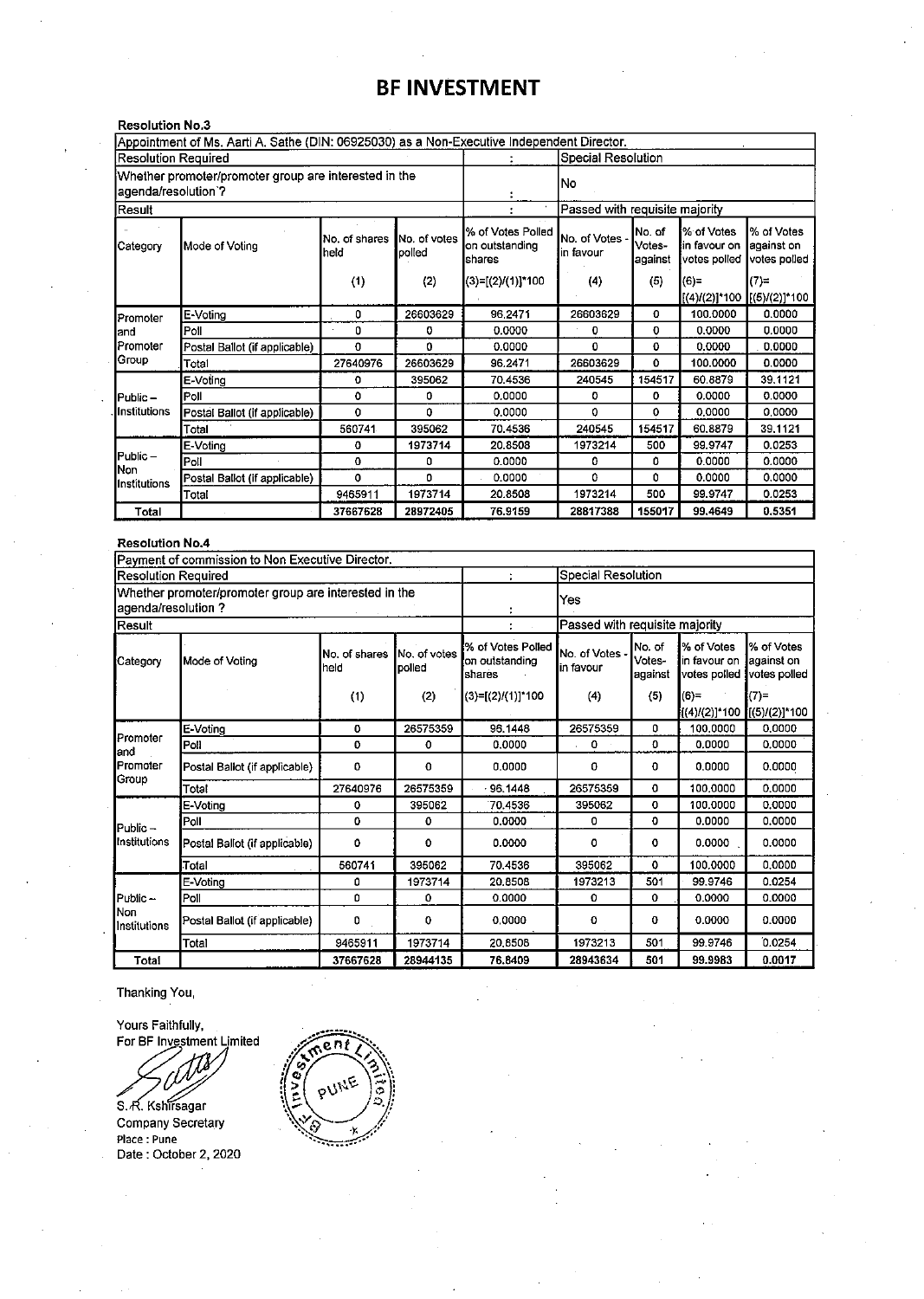

503. Ashok Sankul -11, Range HIii Road, Pune - 411 007 Ph. · 8484035465, E-mail: deulkarcs@gmail.com

#### Scrutinizer's Report

[Pursuant to Section 108 of the Companies Act, 2013 and Rule 20 (4) (xii) of the Companies (Management and Administration) Rules, 2014]

To,

The Chairman,

| Name of the Company | <b>BF Investment Limited</b>                                   |
|---------------------|----------------------------------------------------------------|
| Meeting             | 11 <sup>th</sup> Annual General Meeting (11 <sup>th</sup> AGM) |
| Day, Date & Time    | Wednesday, 30 <sup>th</sup> September, 2020 at 11.30 A.M.      |
| Mode                | Video Conferencing ("VC")/Other Audio - Visual Means           |
|                     | ('OAVM'')                                                      |
| Deemed Venue        | Mundhwa, Pune Cantonment, Pune MH 411036                       |

Dear Sir,

I, Sridhar Mudaliar, Partner of SVD & Associates, Company Secretaries, have· been appointed as scrutinizer by the Board of Directors of BF Investment Limited ("the Company") at its meeting held on Tuesday, 28<sup>th</sup> July, 2020, for the purpose of scrutinizing the remote e-voting and e-voting conducted at the AGM pursuant to the provisions of Section 108 of the Companies Act, 2013 and Rule 20 & 21 of the Companies (Management and Administration) Rules, 2014, as amended, read with General Circular No. 14/2020 dated 8<sup>th</sup> April, 2020, General Circular No. 17/2020 dated 13<sup>th</sup> April, 2020 and General Circular No. 20/2020 dated 05<sup>th</sup> May, 2020 issued by Ministry of Corporate Affairs and the circular dated 12<sup>th</sup> May, 2020 issued by the Securities and Exchange Board of India (SEBI) (hereinafter referred to as the "Circulars") that provide relaxation for the manner in which the AGM shall be held and conducted.

The Circulars interalia provide for relaxation in the manner in which the AGM will be held including the manner of sending the Notices and Annual Reports to the shareholders and the manner of voting at the meeting, which was necessitated on account of the outbreak of COVID-19 pandemic. Further pursuant to these Circulars physical attendance of members had been dispensed with and accordingly the facility for appointment of proxies by the members was also dispensed with. Members who attended the meeting through VC or OAVM were counted for the purpose of reckoning the quorum under section 103 of the Companies Act, 2013.

I submit herewith my report with respect to the resolutions proposed at the  $11<sup>th</sup>$  AGM of the Equity shareholders of the Company:

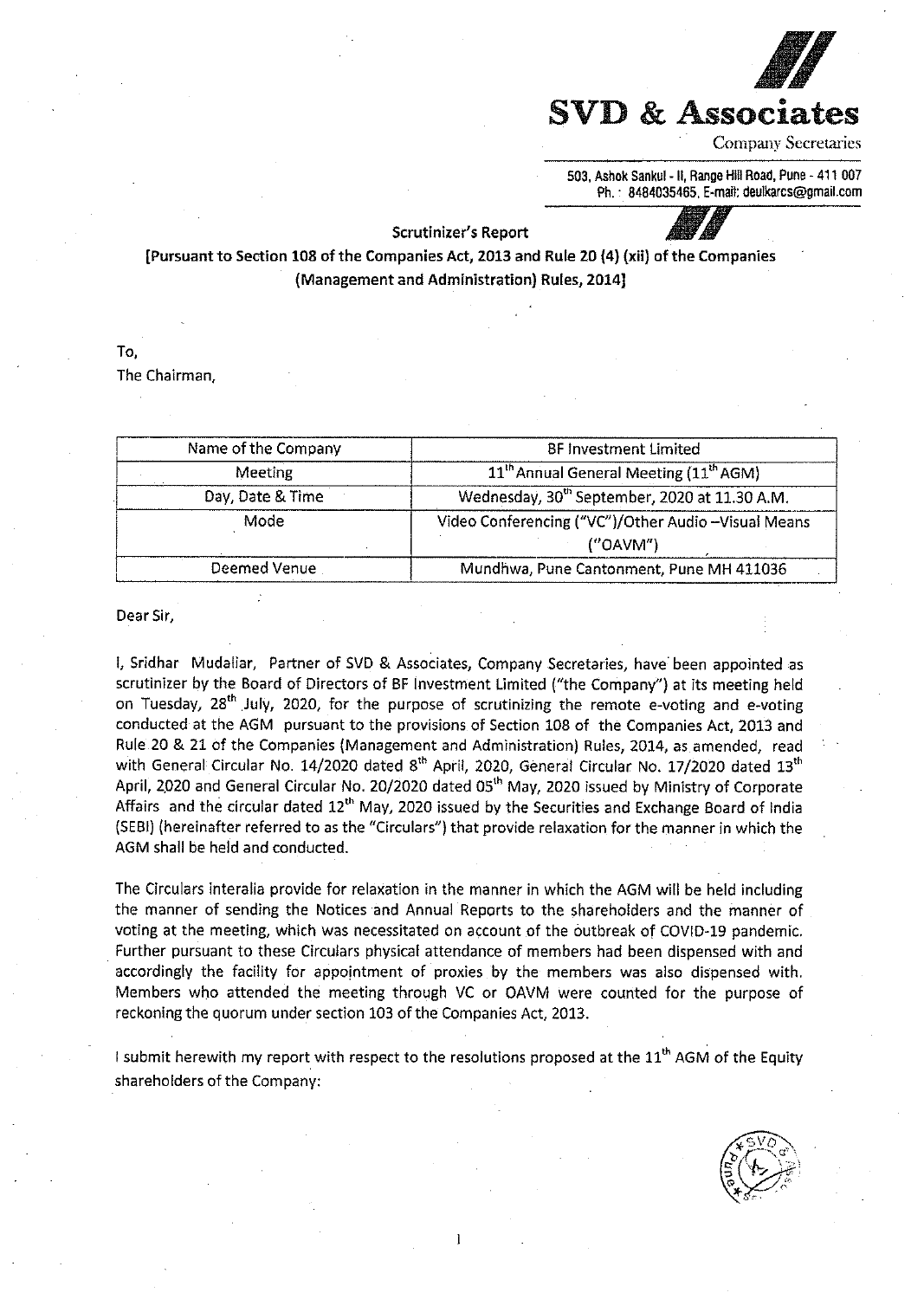#### 1. **Responsibility and E-voting Agency:**

The compliance with the provisions of the Companies Act, 2013 and the rules made thereunder read along with the Circulars as mentioned above and SEBI (Listing Obligations and Disclosure Requirements) Regulations, 2015 relating to remote e-voting and e-voting during the meeting by the shareholders on the resolutions proposed in the Notice of the  $11<sup>th</sup>$  AGM of the Company is the responsibility of the management. My responsibility as a Scrutinizer is to ensure that the process of remote e-voting and the e-voting conducted at the meeting held through VC/OAVM through electronic voting system is conducted in .a fair and transparent manner and render consolidated scrutinizer's report of the total votes cast in favour or against if any, to the Chairman, on the resolutions, based on the reports generated from the electronic voting system provided by Central. Depository Services (India) Limited ('CDSL').

#### **2. Notice of AGM and advertisement:**

In accordance with the notice of the  $11<sup>th</sup>$  AGM sent to the shareholders by way of email on  $5<sup>th</sup>$ September, 2020, and the 'Advertisement' published on 8<sup>th</sup> September, 2020, pursuant to Rule 20(4)(v) of the Companies (Management and Administration) Rules, 2014 read with the Circulars mentioned above, the remote e-voting period remained open from Sunday,  $27<sup>th</sup>$  September, 2020 (9.00 a.m.) to Tuesday, 29<sup>th</sup> September, 2020 (5.00 p.m.).

#### **3. Cutoff Date:**

The shareholders holding shares as on the "cut off" date i.e. Wednesday, 23<sup>rd</sup> September, 2020 were entitled to vote on the proposed resolutions (item nos. 1 to 4 as set out in the Notice of the  $11<sup>th</sup>$  AGM of the Company.)

#### **4. Remote e-voting process:**

The remote e-voting system was blocked forthwith at the end of the remote e-voting period. The votes cast through remote e-voting system were unblocked on 30<sup>th</sup> September, 2020 at around 12.20 P.M. after conclusion of the AGM in the presence of two witnesses (Mr. Yash Savadi residing at Pradhikaran, Pune and Ms. Shalaka Khandelwal residing at Sinhgad road, Pune) who are not in the employment of the Company. Thereafter, the details containing, interalia, list of equity shareholders, who voted "for" and "against", were downloaded from the evoting website of CDSL (www.evoting.cdsl.com/) and the same will be handed over to the authorized representative of the Chairman.

#### **5. Voting at the AGM:**

After declaration of commencement of e-voting during the conduct of the AGM. the shareholders who had not voted through the remote e-voting process were instructed to cast their vote on the e-voting platform provided by e-voting website of CDSL (www.evoting.cdsl.com/). Thereafter, the details containing, inter-alia, list of equity shareholders, who voted "for" and "against", were downloaded from the e-voting website of CDSL (www.evoting.cdsl.com/) and the same are being handed over to the Chairman. The votes cast through remote e-voting and e-voting conducted during the meeting were reconciled  $\mathcal{A}$ the records maintained by the Company/ Registrar and Share Transfer Agents of the-Co

2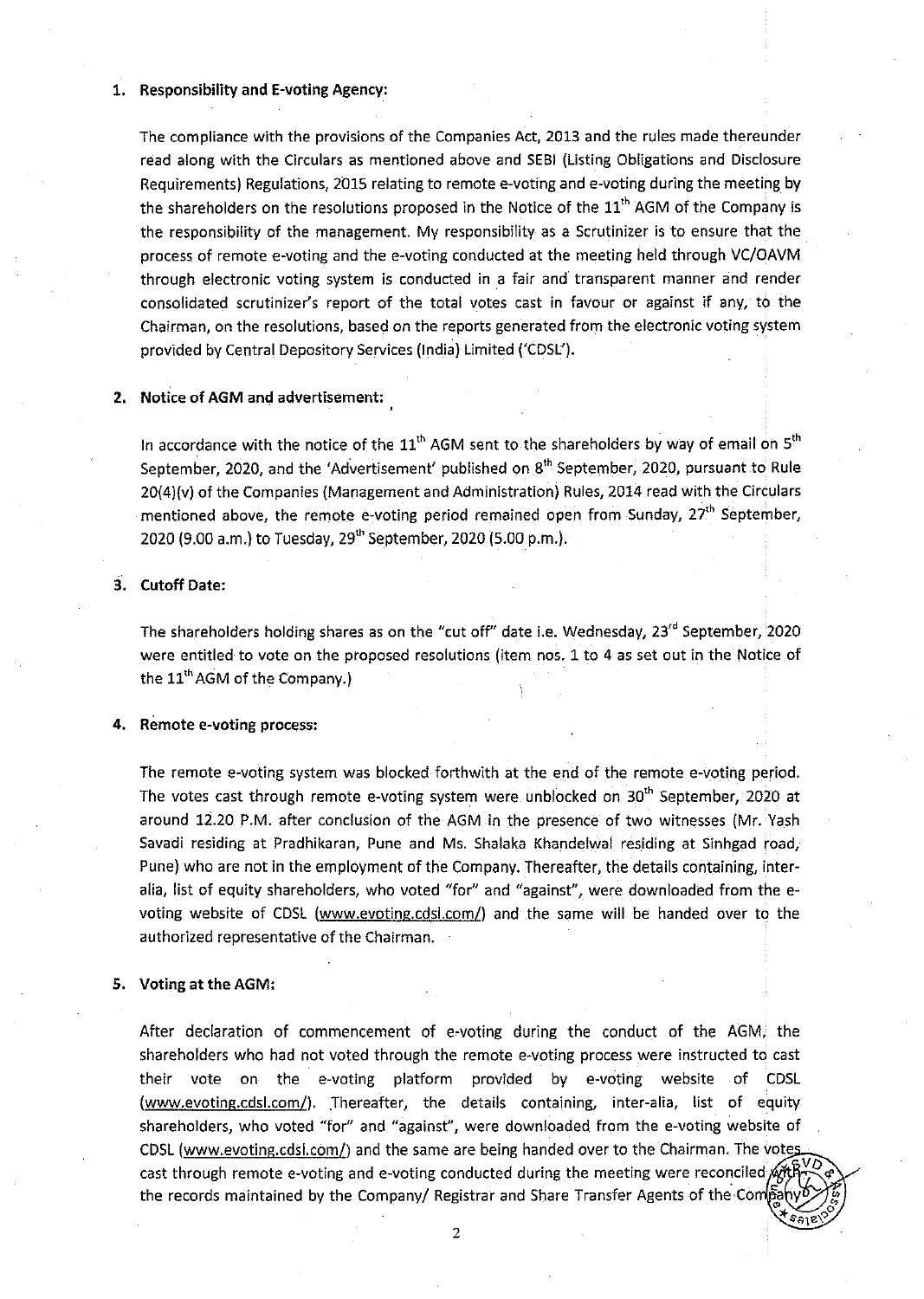and the authorizations lodged with the Company. The e-voting that was found defective for want of authorization has been treated as invalid and kept separately.

## 6. Counting Process and results:

The total votes cast in favour or against all the resolutions proposed in the Notice of the AGM are as under:

## **a) Ordinary Resolution No. 1-To receive, consider and adopt:**

a.the Audited Standalone Financial Statements of the Company for the financial year ended 31<sup>st</sup> March, 2020 together with reports of the Board of Directors and Auditors and;

b. the Audited consolidated Financial Statements for the financial year ended 31<sup>st</sup> March, 2020 and the Reports of the Auditors.

(i) Voted **in favour of or against** the resolution:

| <b>Particulars</b>                    | Remote e-<br>voting | e-voting<br>at<br>held<br><b>AGM</b><br>through<br>VC/OAVM | Total       | % of total<br>number of<br>valid votes<br>cäst |
|---------------------------------------|---------------------|------------------------------------------------------------|-------------|------------------------------------------------|
| (i) Voted in Favour                   |                     |                                                            |             |                                                |
| Number of members voted               | 54                  |                                                            | 55          |                                                |
| Number of votes cast by them          | 2,89,71,902         | 3                                                          | 2,89,71,905 | 100.00                                         |
| (ii) Voted against                    |                     |                                                            |             |                                                |
| Number of members voted               | 1                   | Ω                                                          | 1           |                                                |
| Number of votes cast by them          | 500                 | 0                                                          | 500         |                                                |
| (iii) Total                           |                     |                                                            |             |                                                |
| number<br>members<br>Total<br>of i    | 55                  | 1                                                          | 56          |                                                |
| voted                                 |                     |                                                            |             |                                                |
| Total number of votes cast by<br>them | 2,89.72,402         | 3                                                          | 2,89,72,405 | 100.00                                         |

#### (ii) **Not voted/Invalid** votes:

| <b>Particulars</b>                                                                                         | Remote e-voting | e-voting<br>at<br>held<br><b>AGM</b><br>through<br>VC/OAVM | Total |
|------------------------------------------------------------------------------------------------------------|-----------------|------------------------------------------------------------|-------|
| Total number of members who<br>have not voted/ partially voted/<br>votes were declared<br>whose<br>invalid | n               | 0                                                          |       |
| Total<br>Number<br>shares<br>of<br>involved                                                                | o               | O                                                          |       |

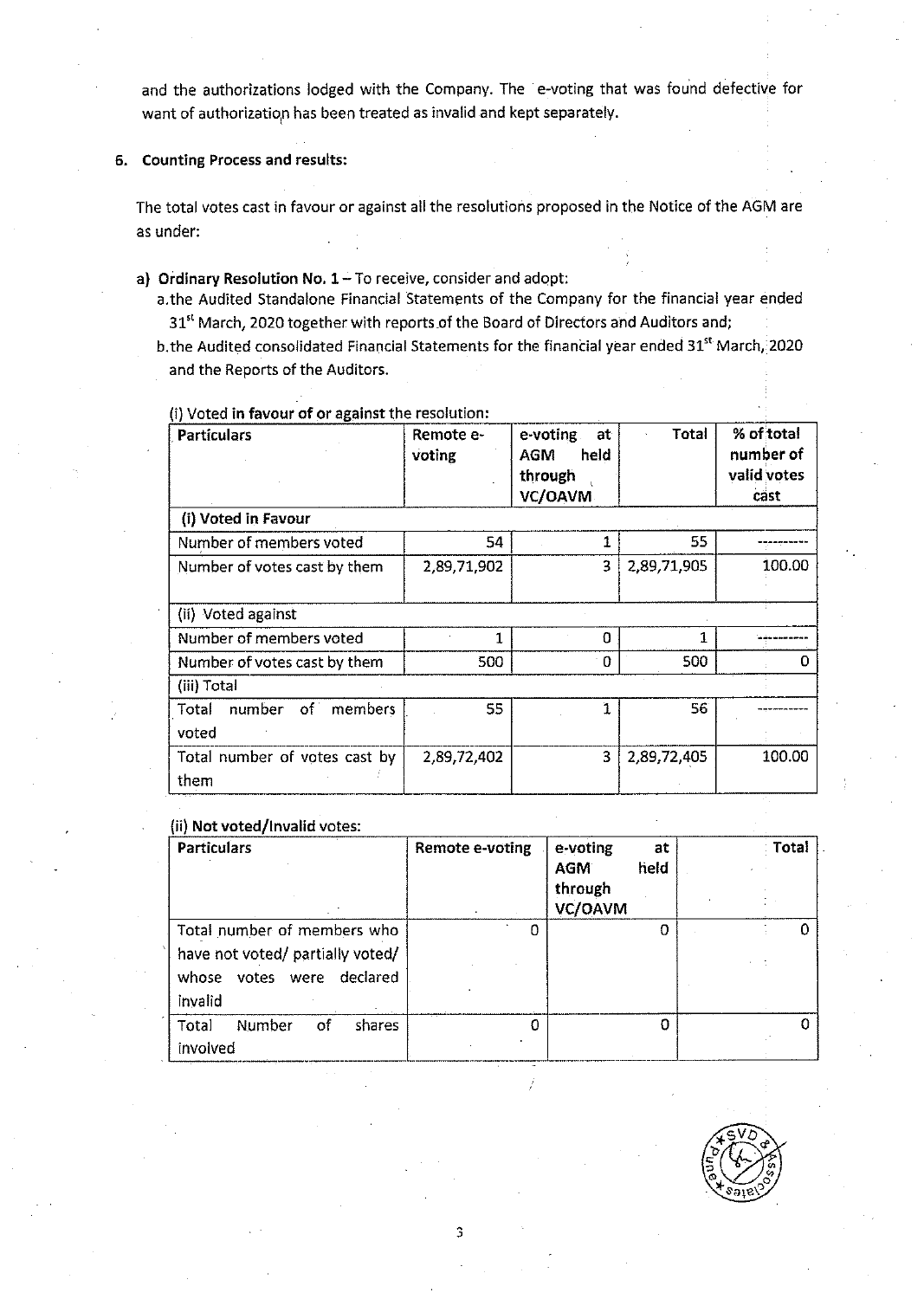bl Ordinary Resolution **No. 2** -To appoint a director in place of Mr. A.B. Kalyani (DIN: 00089430), who retires by rotation and being eligible, offers himself for reappointment.

|  |  |  |  |  |  | (i) Voted in favour of or against the resolution: |
|--|--|--|--|--|--|---------------------------------------------------|
|--|--|--|--|--|--|---------------------------------------------------|

| Particulars                      | Remote e-<br>voting | e-voting<br>at<br>heid<br><b>AGM</b><br>through<br>VC/OAVM | <b>Total</b> | % of total<br>number of<br>valid votes<br>cast |
|----------------------------------|---------------------|------------------------------------------------------------|--------------|------------------------------------------------|
| (i) Voted in Favour              |                     |                                                            |              |                                                |
| Number of members voted          | 53                  |                                                            | 54           |                                                |
| Number of votes cast by them     | 2,89,43,632         | 3                                                          | 2,89,43,635  | 100.00                                         |
| (ii) Voted against               |                     |                                                            |              |                                                |
| Number of members voted          |                     | $\Omega$                                                   |              |                                                |
| Number of votes cast by them.    | 500                 | 0                                                          | 500          |                                                |
| (iii) Total                      |                     |                                                            |              |                                                |
| members<br>number<br>of<br>Total | 54                  |                                                            | 55           |                                                |
| voted                            |                     |                                                            |              |                                                |
| Total number of votes cast by    | 2,89,44,132         | 3                                                          | 2,89,44,135  | 100                                            |
| them                             |                     |                                                            |              |                                                |

(ii) **Not voted/Invalid** votes·

| <b>Particulars</b>                                                                                         | Remote e-voting | e-voting<br>at<br>held<br><b>AGM</b><br>through<br>VC/OAVM | Total   |
|------------------------------------------------------------------------------------------------------------|-----------------|------------------------------------------------------------|---------|
| Total number of members who<br>have not voted/ partially voted/<br>votes were declared<br>wnose<br>invalid |                 |                                                            | $1^*$   |
| $\circ$ f<br>Number<br>Total<br>shares<br>involved                                                         | 28,270          |                                                            | 28,270* |

\*1 shareholder has not voted for 28,270 shares.

**c) Special Resolution No. 3** - To appoint Ms. Aarti **A.** Sathe (DIN: 06925030) as a Non-executive Independent Director.

|  |  |  | (i) Voted in favour of or against the resolution: |
|--|--|--|---------------------------------------------------|
|  |  |  |                                                   |

| <b>Particulars</b>           | Remote e-<br>voting | e-voting<br>at<br>held<br><b>AGM</b><br>through<br>VC/OAVM | Total       | % of total<br>number of<br>valid votes<br>cast |
|------------------------------|---------------------|------------------------------------------------------------|-------------|------------------------------------------------|
| (i) Voted in Favour          |                     |                                                            |             |                                                |
| Number of members voted      | 53                  |                                                            | 54          |                                                |
| Number of votes cast by them | 2,88,17,385         | 3                                                          | 2,88,17,388 | 99.46                                          |
| (ii) Voted against           |                     |                                                            |             |                                                |
| Number of members voted      |                     |                                                            |             |                                                |
| Number of votes cast by them | 1,55,017            |                                                            | 1,55,017    |                                                |
|                              |                     |                                                            |             |                                                |

Α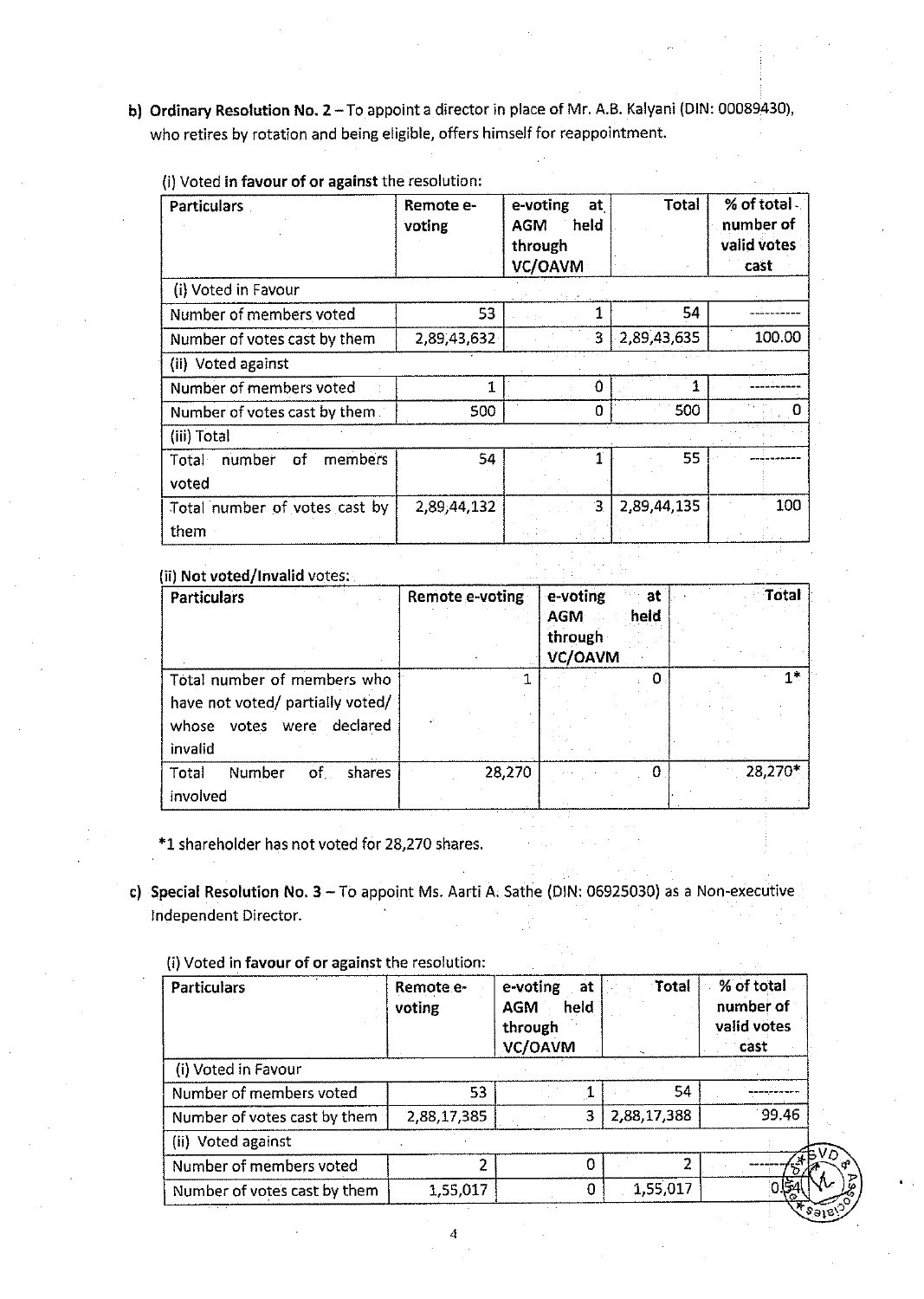| (iii) Total                   |             |             |     |
|-------------------------------|-------------|-------------|-----|
| number of members<br>Total    | 55          | 56          |     |
| voted                         |             |             |     |
| Total number of votes cast by | 2,89,72,402 | 2.89,72,405 | 100 |
| them                          |             |             |     |

## (ii) **Not voted/Invalid** votes·

| <b>Particulars</b>                                                                                               | Remote e-voting | e-voting<br>at<br>heid<br><b>AGM</b><br>through<br>VC/OAVM | <b>Total</b> |
|------------------------------------------------------------------------------------------------------------------|-----------------|------------------------------------------------------------|--------------|
| members<br>number of<br>Total<br>who have not voted/ partially<br>whose votes were<br>voted/<br>declared invalid | 0               | <sup>0</sup>                                               | U            |
| Total<br>Number<br>shares<br><b>o</b> f<br>involved                                                              | Ω               | O                                                          | 0            |

# **d) Special Resolution No. 4 - Payment of Commission to Non-Executive Director.**

{i) Voted **in favour of or against** the resolution-

| <b>Particulars</b>            | Remote e-<br>voting | e-voting<br>at<br>AGM held<br>through<br>VC/OAVM | Total       | % of total<br>number of<br>valid votes<br>cast |  |  |
|-------------------------------|---------------------|--------------------------------------------------|-------------|------------------------------------------------|--|--|
| (i) Voted in Favour           |                     |                                                  |             |                                                |  |  |
| Number of members voted       | 52                  |                                                  | $-53$       |                                                |  |  |
| Number of votes cast by them  | 2,89,43,631         | 3                                                | 2,89,43,634 | 100.00                                         |  |  |
| (ii) Voted against            |                     |                                                  |             |                                                |  |  |
| Number of members voted       | $\overline{2}$      | 0                                                | 2           |                                                |  |  |
| Number of votes cast by them  | 501                 | n                                                | 501         | o                                              |  |  |
| (iii) Total                   |                     |                                                  |             |                                                |  |  |
| number of members<br>Total    | 54                  |                                                  | 55          |                                                |  |  |
| voted                         |                     |                                                  |             |                                                |  |  |
| Total number of votes cast by | 2,89,44,132         | 3                                                | 2,89,44,135 | 100                                            |  |  |
| them                          |                     |                                                  |             |                                                |  |  |

## {ii) **Not voted/Invalid** votes:

| uu not rotaa mirraana rotoot                                                                                      |                 |                                                     |         |
|-------------------------------------------------------------------------------------------------------------------|-----------------|-----------------------------------------------------|---------|
| Particulars                                                                                                       | Remote e-voting | e-voting<br>at<br>held<br>AGM<br>through<br>VC/OAVM | Total   |
| number of<br>members.<br>Total<br>who have not voted/ partially<br>voted/ whose votes<br>were<br>declared invalid |                 | O                                                   | 1*      |
| shares<br>Total Number<br>of<br>involved                                                                          | 28,270          | 0                                                   | 28,270* |

\*1 shareholder has not voted for 28,270 shares.

5